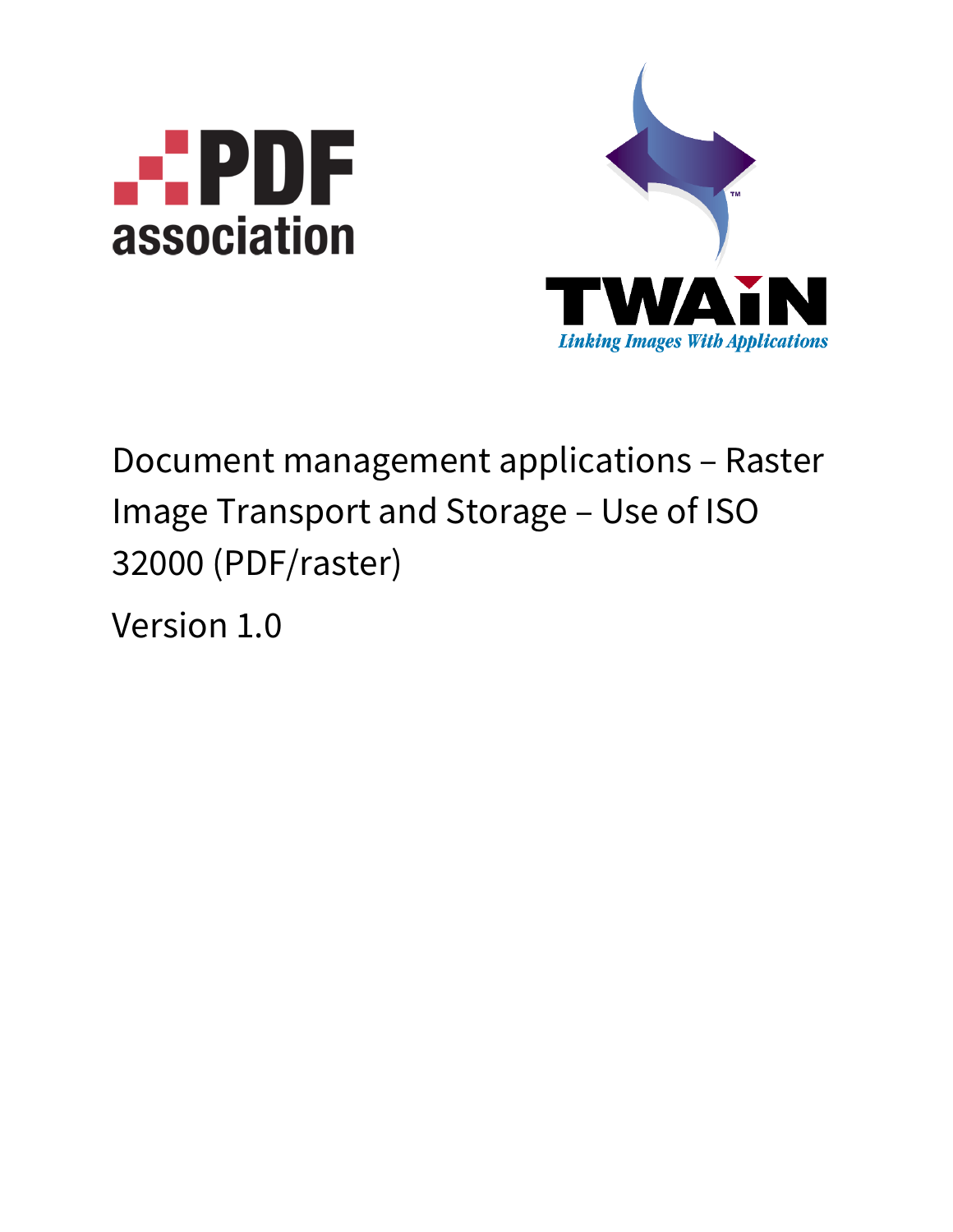#### COPYRIGHT PROTECTED DOCUMENT

#### © PDF Association and TWAIN Working Group 2017

All rights reserved. Unless otherwise specified, no part of this publication may be reproduced or utilized otherwise in any form or by any means, electronic or mechanical, including photocopying, or posting on the internet or an intranet, without prior written permission. Permission can be requested from either the PDF Association or TWAIN Working Group at the addresses below.

| <b>PDF Association</b>                       | <b>TWAIN Working Group</b>                        |  |
|----------------------------------------------|---------------------------------------------------|--|
| Neue Kantstrasse 14<br>14057 Berlin, Germany | 4256 Redspire Lane<br>Fayetteville, NC 28306, USA |  |
| Tel: +49 (0)30 39 40 50-0                    | Tel: +1 910 574 6631                              |  |
| Fax: +49 (0)30 39 40 50-99                   | Email: copyright@twain.org                        |  |
| E-mail: copyright@pdfa.org                   | Web: www.twain.org                                |  |
| Web: www.pdfa.org                            |                                                   |  |

Published in Germany and the United States of America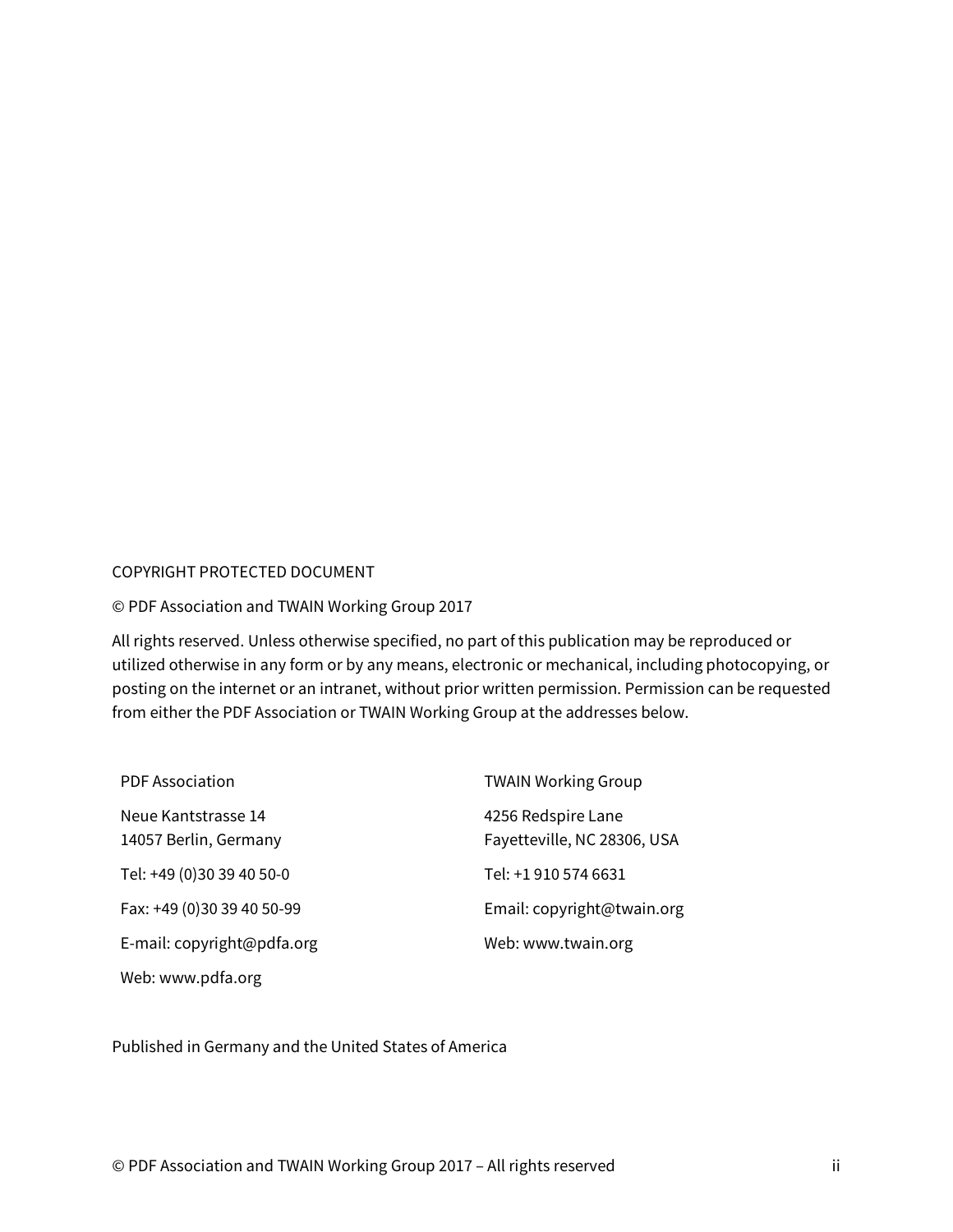# **Table of Contents**

| 1     |    |
|-------|----|
| 2     |    |
| 3     |    |
|       |    |
| 4     |    |
| 5     |    |
| 6     |    |
| 6.1   |    |
| 6.2   |    |
| 6.2.1 |    |
| 6.2.2 |    |
| 6.2.3 |    |
| 6.2.4 |    |
| 6.3   |    |
| 6.4   |    |
| 6.4.1 |    |
| 6.4.2 |    |
| 6.4.3 |    |
| 6.5   |    |
| 6.5.1 |    |
| 6.5.2 |    |
| 6.5.3 |    |
| 6.5.4 |    |
| 6.5.5 |    |
| 6.5.6 |    |
| 6.5.7 |    |
| 6.6   |    |
| 6.6.1 |    |
|       |    |
| 6.6.2 |    |
| 6.6.3 |    |
| 6.6.4 |    |
| 6.7   |    |
| 6.8   |    |
|       | 11 |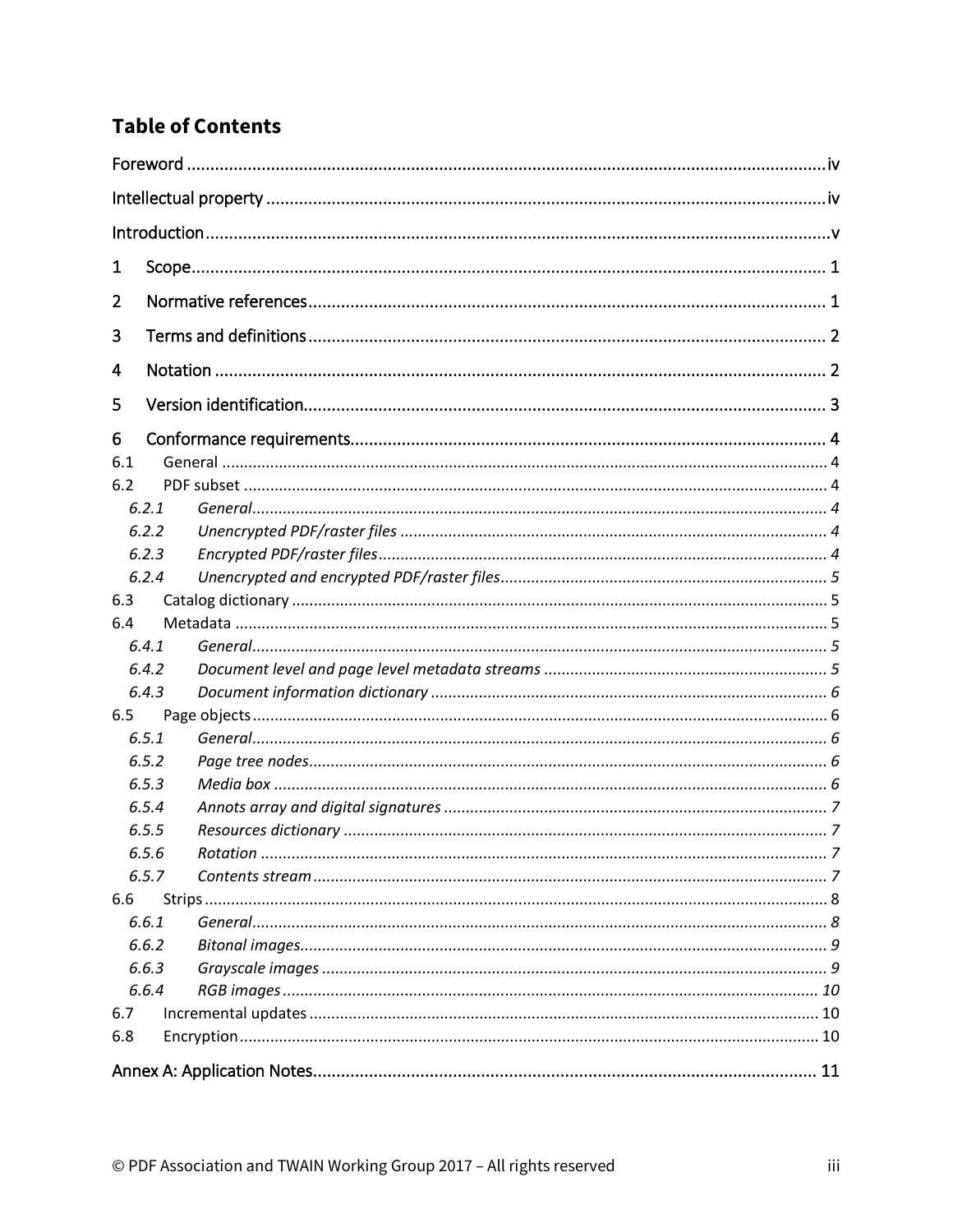# **Foreword**

This document describes PDF/raster, a strict subset of the PDF file format, for storing, transporting and exchanging multi-page raster-image documents, especially scanned documents. PDF/raster provides the portability of PDF while offering the core functionality of TIFF. Bitonal, grayscale and RGB images are supported. Compression options include JPEG, lossless CCITT Group 4 Fax and uncompressed.

PDF/raster was created by collaboration between the TWAIN Working Group, which originated the PDF/raster concept, and the PDF Association, which provided PDF technology expertise and perspective as well as means of communicating with the PDF software industry to ensure a diverse range of relevant viewpoints was represented.

PDF/raster is pronounced "P. D. F. Raster".

# **Intellectual property**

This specification describes the restrictions that differentiate a PDF/raster file from a standard PDF file. Additionally, it specifies (see clause [5\)](#page-7-0) that a comment is used to identify files claiming to be PDF/raster files. There is no intention herein to claim any intellectual property that is not present in the existing PDF standard, nor claim any IP that is covered therein.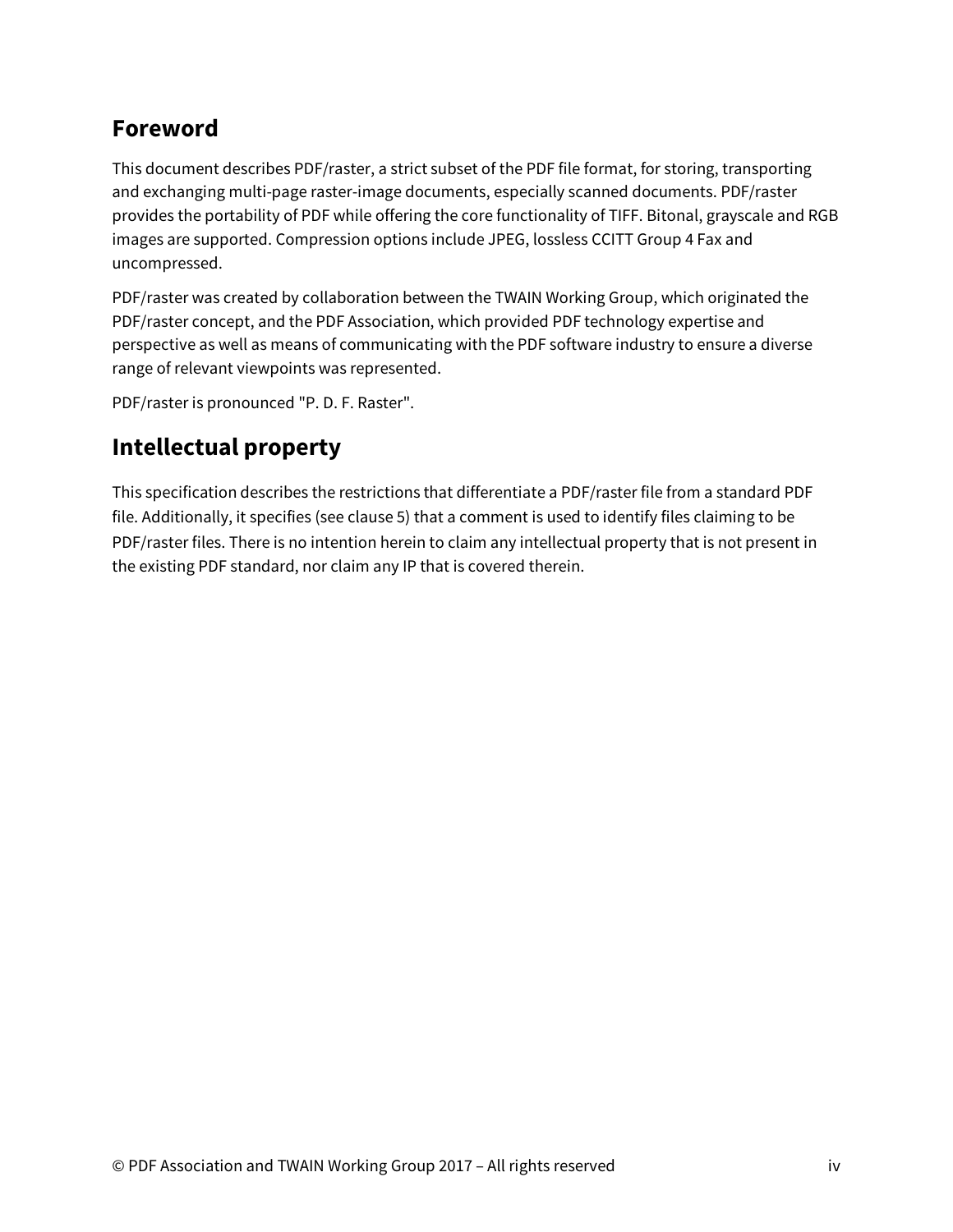# **Introduction**

PDF/raster is intended to be a standard format for storing, transporting and exchanging scanned documents. As a subset of PDF, it takes advantage of the widespread support for viewing, printing and processing PDF files. As a narrowly restricted subset of PDF, it is much simpler to generate and interpret, allowing it to replace the TIFF and JPEG file formats for capture and delivery of scanner output.

PDF/raster imposes many restrictions on PDF content and layout, for the following benefits:

- files can be read and written without a full PDF parser or generator
- files can be created efficiently from raster images
- files can be generated using a fixed-size raster data buffer
- less than 1KB needs to be retained per page while generating a multi-page file
- images can be located and read efficiently with comparatively simple code
- PDF/raster files can be quickly and easily identified as such by software
- PDF/raster supports effective and readily available compression algorithms

PDF/raster has important advantages over the full PDF format for storing scanned documents:

- the exact original raster image data can be recovered
- a complex rendering engine is not required
- it provides a precise, well-defined target, simplifying engineering design and testing.

PDF/raster retains optional PDF security features useful for protecting content:

• encryption is allowed for implementations that need to protect document content at rest

PDF/raster retains optional PDF digital signature features useful for authenticating content:

• one or more digital signatures may be used for implementations that require verification of the document origin, authenticity, date or time of creation, and so on

PDF/raster has important advantages over TIFF and JPEG for storing scanned documents:

- Compared to TIFF, it has far fewer and simpler variants.
- Compared to TIFF, compression is simpler and better standardized and supported.
- Compared to TIFF, PDF files can be natively viewed and printed on more platforms.
- Unlike JPEG, it is natively multi-page and handles bitonal images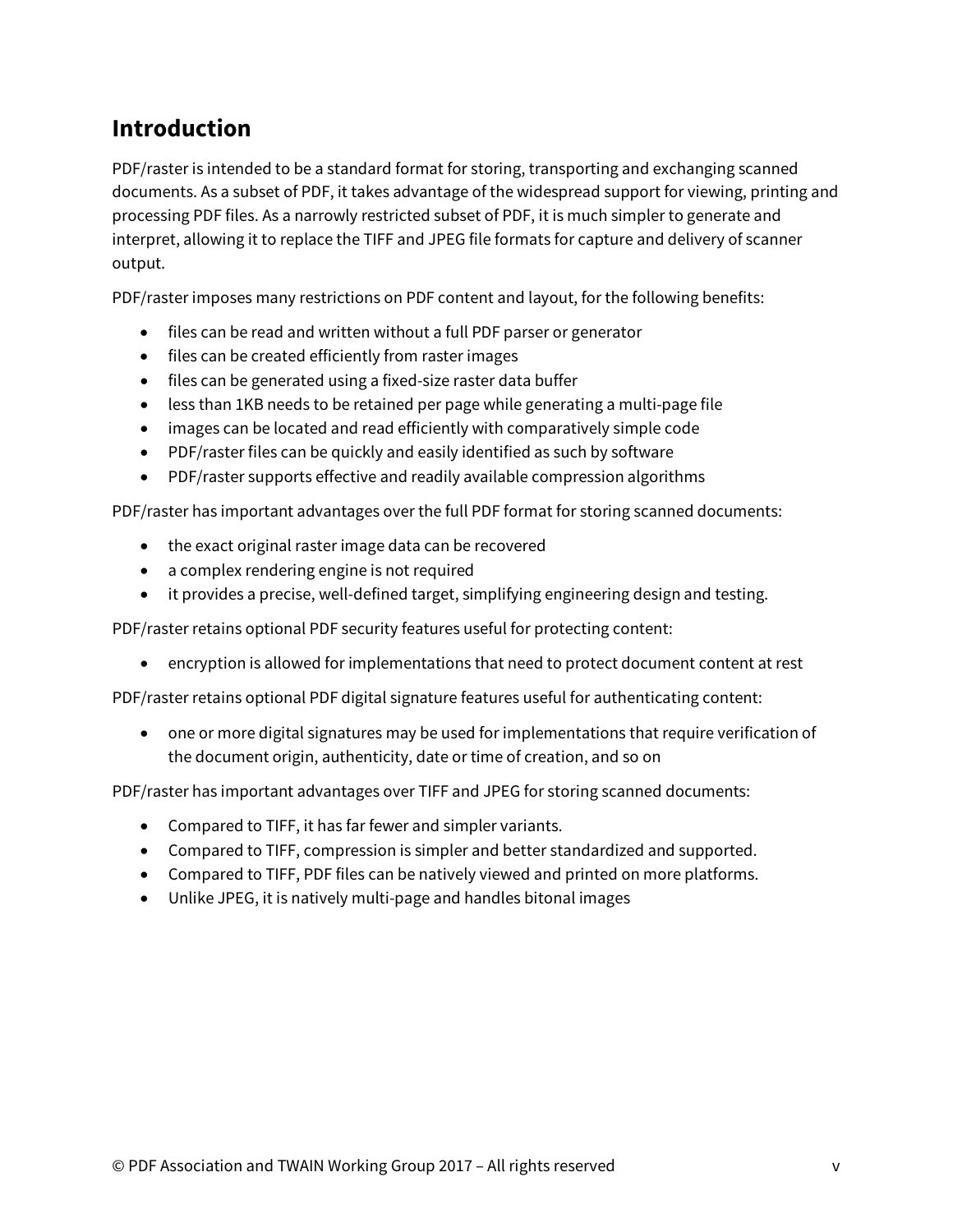# **1 Scope**

This document defines a subset of ISO 32000-1 (PDF 1.7) suitable for storage, transport and exchange of multi-page raster-image documents, including but not limited to scanned documents. Bitonal, grayscale and RGB images are supported. Compression options for image data streams include JPEG, CCITT Group 4 Fax and uncompressed.

# **2 Normative references**

IEC 61966-2-1:1999, *Multimedia systems and equipment – Colour measurement and management – Part 2-1: Colour management – Default RGB colour space – sRGB*

ISO 15076-1:2005, *Image technology colour management – Architecture, profile format and data structure – Part 1: Based on ICC.1:2004-10*

ISO 32000-1:2008, *Document management -- Portable document format -- Part 1: PDF 1.7*

ISO 32000-2:2017, *Document management -- Portable document format -- Part 2: PDF 2.0*

ISO 19005-1:2005, *Document management – Electronic document file format for long-term preservation – Part 1: Use of PDF 1.4 (PDF/A-1)*

ISO 19005-2:2011, *Document management – Electronic document file format for long-term preservation – Part 2: Use of ISO 32000-1 (PDF/A-2)*

ISO/IEC 646:1991 *Information technology – ISO 7-bit coded character set for information interchange*

*XMP: Extensible Metadata Platform*, (September 2005), Adobe Systems Incorporated

NOTE This is the version of the XMP specification referenced by ISO 32000-1. Four years after the publication of ISO 32000-1 an ISO version of XMP was published as ISO 16684-1:2012, Graphic technology – Extensible metadata platform (XMP) specification – Part 1: Data model, serialization and core properties. In addition, part 2 of the ISO 16684 series defines an approach to expressing XMP schemas using Relax NG: ISO 16684-2:2014, Graphic technology -- Extensible metadata platform (XMP) -- Part 2: Description of XMP schemas using RELAX NG.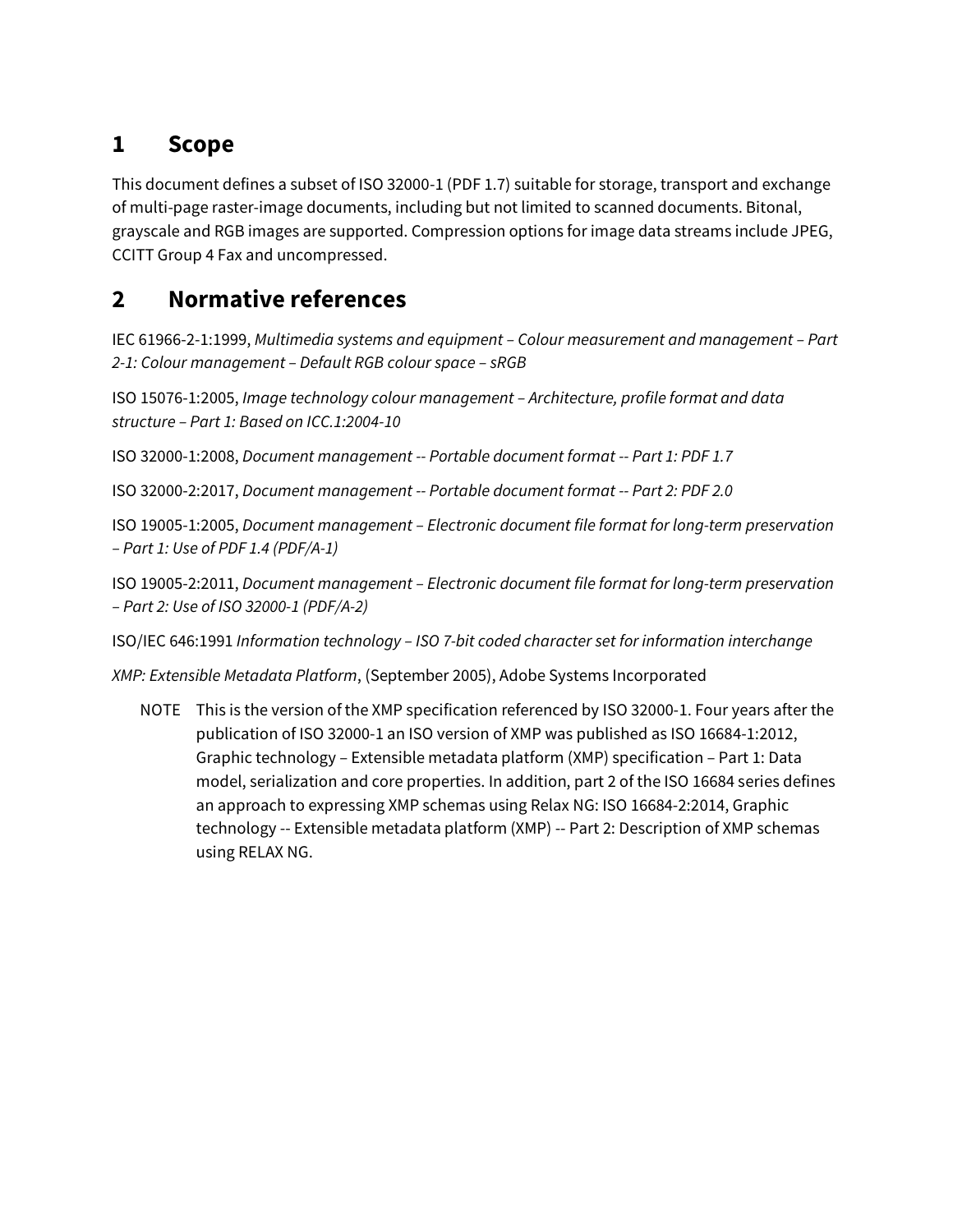# **3 Terms and definitions**

### **3.1 page image**

image of one side of a physical page

## **3.2 physical page**

a physical media object with two sides

## **3.3 page object**

PDF object that describes a page

### **3.4 binary data**

an ordered sequence of arbitrary bytes

### **3.5 unencrypted PDF/raster file**

a file conforming to this PDF/raster specification that does not contain an **Encrypt** dictionary in the trailer dictionary

### **3.6 encrypted PDF/raster file**

a file conforming to this PDF/raster specification that does contain an **Encrypt** dictionary in the trailer dictionary

# **4 Notation**

PDF operators, PDF keywords, the names of keys in PDF dictionaries, and other predefined names are written in bold font; operands of PDF operators or values of dictionary keys are written in italic font. Some names can also be used as values, depending on the context, and so the styling of the content will be context-specific.

EXAMPLE 1 The *Sig* value for the **FT** key.

Token characters used to delimit objects and describe the structure of PDF files, as defined in ISO 32000-1:2008, 7.2.1 may be identified by their ISO/IEC 646-character name written in uppercase in bold font followed by a parenthetic two-digit hexadecimal character value with the suffix "h".

### EXAMPLE 2 **CARRIAGE RETURN** (0Dh).

Text string characters, as defined in ISO 32000-1:2008, 7.9.2 may be identified by their ISO/IEC 10646 character name written in uppercase in bold font followed by a parenthetic four digit hexadecimal character code value with the prefix "U+".

EXAMPLE 3 **EN SPACE** (U+2002).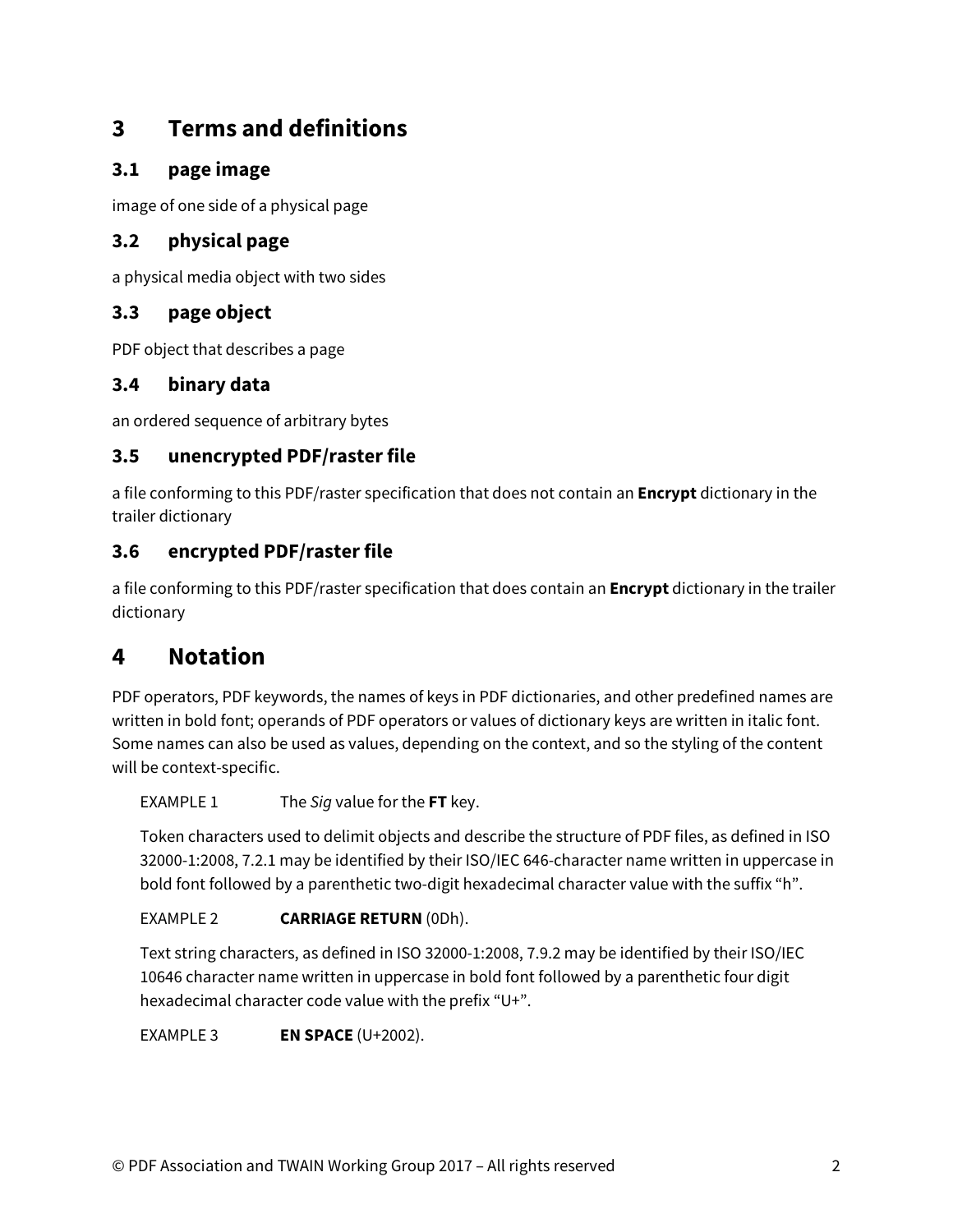# <span id="page-7-0"></span>**5 Version identification**

A PDF file conforming to the PDF/raster specification is identified by one comment line near the end of the file, immediately before the last occurrence of the line in the file containing the **startxref** key. The characters between the '%' character at the beginning of the line and the end of line character shall be

PDF-raster-x.y

where 'x' – the number before the decimal point – is the major version number and 'y' – the number after the decimal point – is the minor version number.

The PDF/raster version number for PDF files conforming to this document shall be 1.0. New major versions may be incompatible with previous versions; minor versions are expected to not break existing readers.

This comment line marks the file as intended to comply with this specification.

```
EXAMPLE
trailer
<</Info 58 0 R
/Size 59
/Root 1 0 R
/ID 
  [ <D7916DF85B0EE1998036EA145A1CE7B4>
        <D7916DF85B0EE1998036EA145A1CE7B4>
  ]
\gt%PDF-raster-1.0 
startxref
177317
%%EOF
```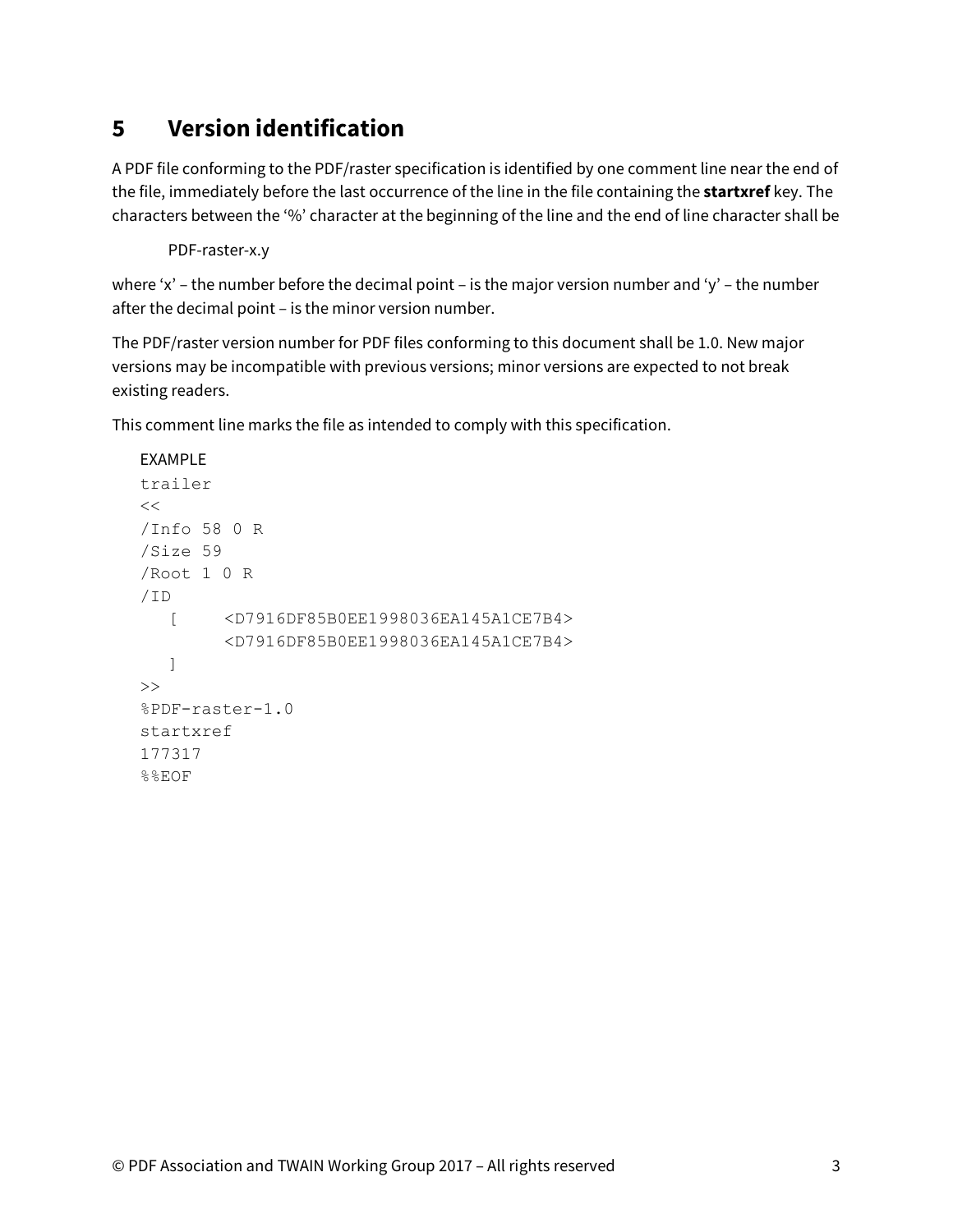# **6 Conformance requirements**

### **6.1 General**

A conforming PDF/raster file shall conform to all requirements listed in subclauses [6.2,](#page-8-0) ["PDF subset"](#page-8-0) throug[h 6.8,](#page-14-0) ["Encryption"](#page-14-0).

### <span id="page-8-0"></span>**6.2 PDF subset**

### **6.2.1 General**

Conformance of unencrypted and encrypted PDF/raster files only differs regarding the use of encryption. Encrypted PDF/raster files make use of encryption features introduced in ISO 32000-2, and not available in ISO 32000-1. The definition of, and the requirements for, any other feature allowed in a PDF/raster file do not differ between ISO 32000-1 and ISO 32000-2. For the sake of simplicity, all requirements for PDF/raster files with the exception of those for the use of encryption are specified on the background of ISO 32000-1.

### **6.2.2 Unencrypted PDF/raster files**

A PDF/raster-conforming file that is not encrypted shall adhere to all requirements of ISO 32000-1 as modified by this specification.

The header shall be one of the following:

 $$PDF-1.4$ %PDF-1.5 %PDF-1.6 %PDF-1.7

Only the following filters shall be allowed in an unencrypted PDF/raster file:

- *FlateDecode*
- *CCITTFaxDecode* (only for bitonal images)
- *DCTDecode* (only for 8-bit grayscale or RGB images)

### **6.2.3 Encrypted PDF/raster files**

A PDF/raster-conforming file that is encrypted shall adhere to all requirements of ISO 32000-1, as modified by this specification, with the following exceptions:

- The header shall be %PDF-2.0.
- The file shall adhere to all requirements of ISO 32000-2, 7.6, "Encryption", as modified by 6.8, "Encryption", in this specification.

Only the following filters shall be allowed in an encrypted PDF/raster file:

- *FlateDecode*
- *CCITTFaxDecode* (only for bitonal images)
- *DCTDecode* (only for 8 bit grayscale or RGB images)
- *Crypt*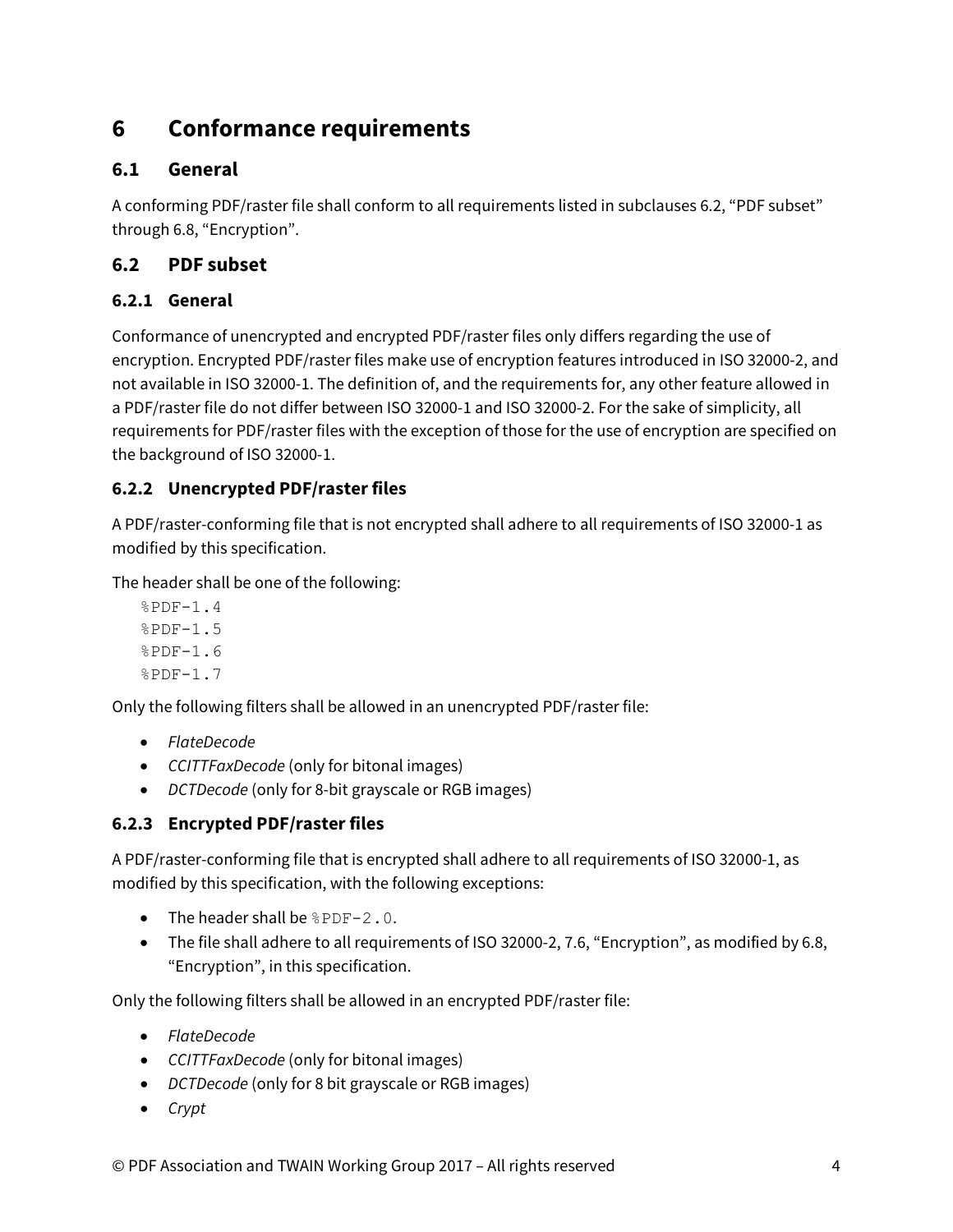### **6.2.4 Unencrypted and encrypted PDF/raster files**

All indirect references shall have a generation number equal to zero.

All indirect references shall refer to valid objects.

```
NOTE 1 This precludes indirect object references to a non-existent object as described in ISO 
        32000-1:2008, 7.3.9, "Null Object".
```
Stream dictionaries shall not contain a **Type** key with a value of *ObjStm*.

```
NOTE 2 This precludes the use of object streams described in ISO 32000-1:2008, 7.5.7, "Object 
       streams".
```
#### **6.3 Catalog dictionary**

The **Catalog** dictionary shall contain the entries required by ISO 32000-1, Table 28, and shall not contain any optional entries except zero, one or more of the following entries: **Version**, **ViewerPreferences**, **PageLayout**, **PageMode**, **AcroForm**, and **Metadata**.

#### **6.4 Metadata**

#### **6.4.1 General**

The **Catalog** dictionary of a conforming file may contain the **Metadata** key whose value is a metadata stream as defined in ISO 32000-1:2008, 14.3.2.

**Page** dictionaries may contain the **Metadata** key whose value is a metadata stream as defined in ISO 32000-1:2008, 14.3.2. This metadata stream, if present, shall contain entries with metadata specific to the page object.

#### **6.4.2 Document level and page level metadata streams**

The document level metadata stream and page level metadata streams may use properties defined in XMP: Extensible Metadata Platform, (September 2005), or custom properties. Where custom properties are used, namespaces shall be used in such a fashion that conflicts are avoided with other entries using the same property name. Each organisation wishing to define and use its own custom properties shall define a suitable namespace based on a URL that is under the organisation's control.

EXAMPLE 1 Examples for namespaces based on which custom properties can be defined:

- http://ns.twain.org/ns/pdfraster/v1/extra\_metadata
- http://ns.twain.org/ns/pdfraster/v1/some other fields
- http://ns.some\_company.com/ns/pdf\_raster/version\_1/company\_specific\_fields

EXAMPLE 2 Properties using the same name that are based on different namespaces:

```
<rdf:Description 
  rdf:about=""
  xmlns:org_a="http://ns.org_a.com/pdfraster/1.0/"
  xmlns:org_b="http://ns.org_b.com/pdfraster/1.0/"
  <org_a:JobID>ABC-123</org_a:JobID>
```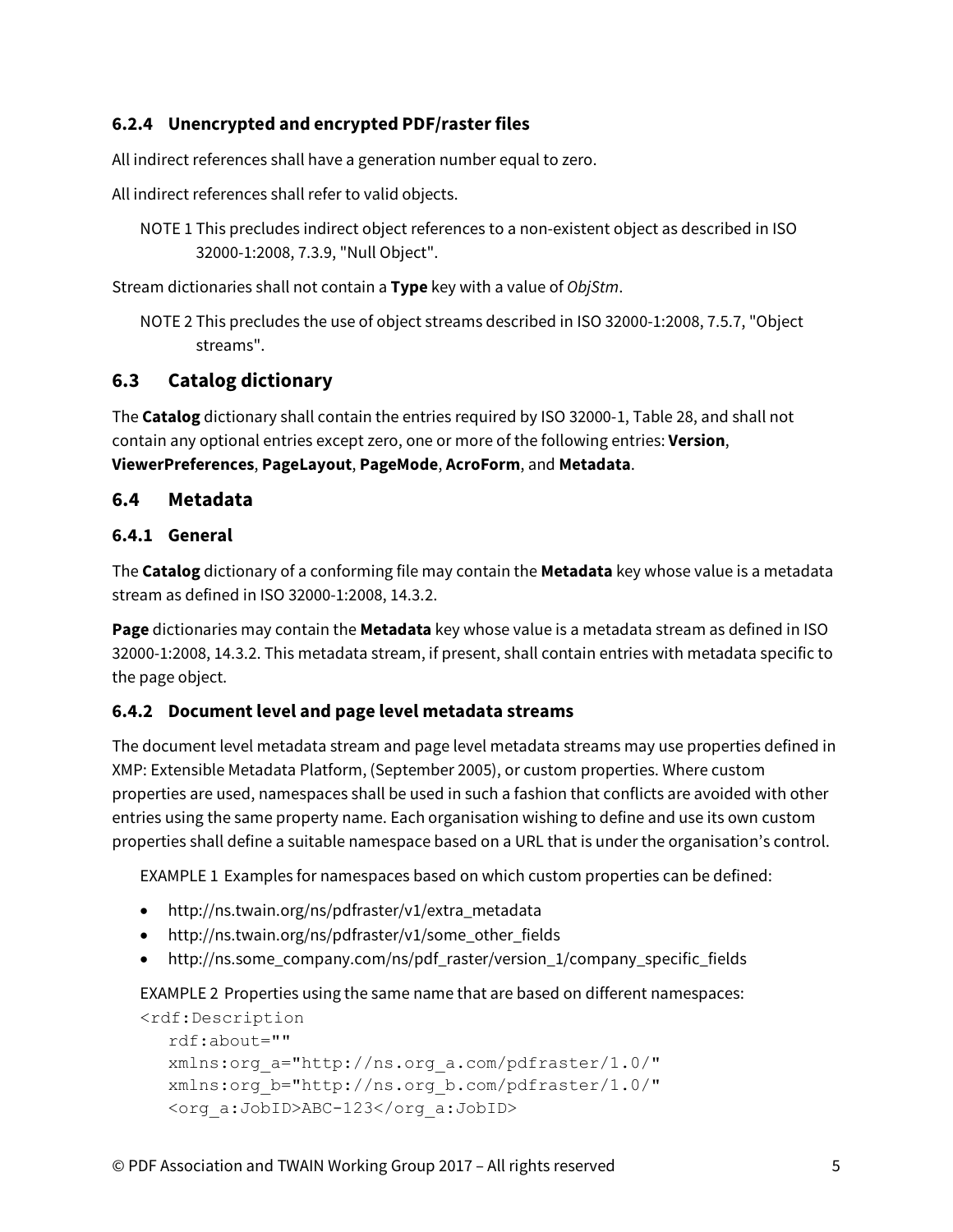```
<org_b:JobID>987-654-321:tre-hgf-bvc</org_b:JobID>
</rdf:Description>
```
The TWAIN Working Group provides guidance regarding metadata properties for scanned images, see [www.twaindirect.org.](http://www.twaindirect.org/)

#### **6.4.3 Document information dictionary**

A document information dictionary may appear within a conforming file. It shall contain no entries other than **Creator**, **Producer**, **CreationDate**, and **ModDate**. Each of these entries, if present, shall be represented by the corresponding XMP property values in the document's metadata stream, if such a metadata stream is present.

| <b>Document information dictionary</b> |                 | Document level metadata stream |                 |
|----------------------------------------|-----------------|--------------------------------|-----------------|
| <b>Entry</b>                           | <b>PDF type</b> | <b>Property</b>                | <b>XMP type</b> |
| Creator                                | text string     | xmp:CreatorTool                | AgentName       |
| Producer                               | text string     | pdf:Producer                   | AgenName        |
| CreationDate                           | date            | xmp:CreateDate                 | Date            |
| ModDate                                | date            | xmp:ModifyDate                 | Date            |

*Table 1: Mapping document information dictionary to corresponding XMP properties*

### **6.5 Page objects**

#### **6.5.1 General**

Each page image is represented by a PDF page object. The page object is a dictionary, and shall be constructed as mandated by ISO 32000-1:2008.

Each page object shall contain the entries required by ISO 32000-1, Table 30, and by ISO 32000-1, Table 5, and shall not contain any optional entries except zero, one or more of the following entries: **Contents**, **Rotate**, **Metadata**, **Annots**, and **PZ**.

#### **6.5.2 Page tree nodes**

Page tree nodes shall not contain any entries other than those required by ISO 32000-1, Table 29.

NOTE This provision effectively prohibits the inheritance of such entries. This also applies to the **MediaBox** key. Thus, inheritance of the **MediaBox** key is not possible in a PDF/raster file.

#### **6.5.3 Media box**

Each page object shall contain a **MediaBox** entry whose value shall be of the form [*0 0 w h*] where *w* is the width of the page and *h* is the height.

NOTE The **MediaBox** reflects the size of the page and thus the page image represented on it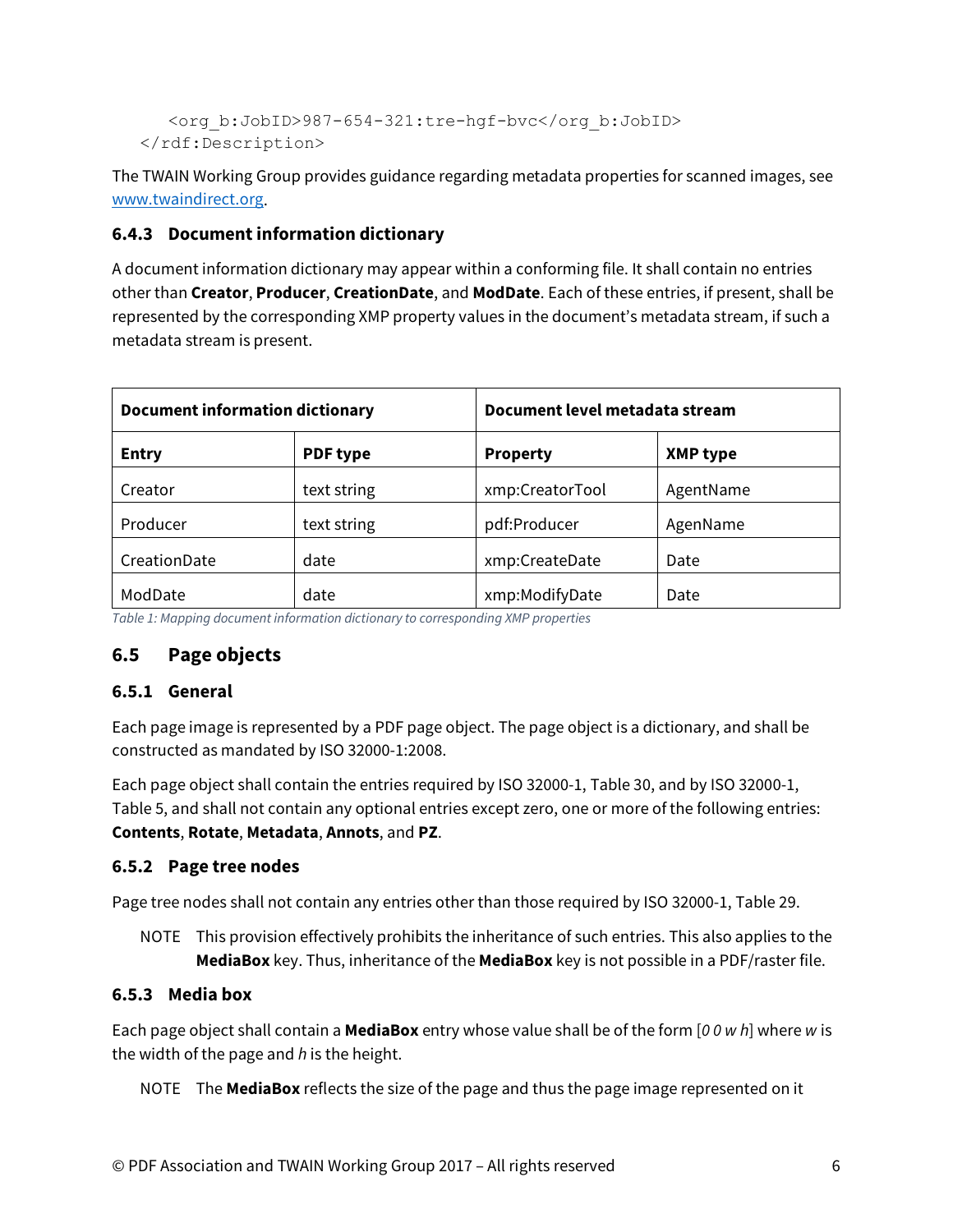prior to any rotation specified by the **Rotate** entry.

EXAMPLE An ISO A4 sized page would have a **MediaBox** value of *[0 0 595.27559 841.88976]*.

#### **6.5.4 Annots array and digital signatures**

If present, the **Annots** array in a page object shall only contain widget annotations. Such widget annotations shall have a value of *Sig* for the **FT** entry.

NOTE 1 This provision effectively limits the presence of annotations to widget annotations representing digital signatures.

For any widget annotation, the width and the height of its **Rect** entry shall be zero.

NOTE 2 This effectively prohibits the creation of a digital signature that renders a visual presentation on the page.

#### <span id="page-11-0"></span>**6.5.5 Resources dictionary**

Each page object shall contain a **Resources** entry. Each page object's **Resources** dictionary shall contain an **XObject** dictionary which shall contain one or more image **XObject** resources which, for the purpose of this international standard, are called 'strips' (cf. 6.6). Strips shall be listed in a page object's **XObject** dictionary. Their order of appearance on the rendered page, from top to bottom, ignoring rotation in case the **Rotate** entry is present for the page, shall be reflected by each strip's name. The first strip on the page, if present, shall be named "strip0", and the following strips on the page, if any, shall be named "strip1", "strip2", "strip3", and so on. The **XObject** dictionary in a page object's **Resources** dictionary shall not contain any other keys.

EXAMPLE Determining the order of strips in an XObject dictionary

```
/XObject <<
  /strip2 … indirect object reference … 
  /strip0 … indirect object reference …
  /strip1 … indirect object reference …
\rightarrow
```
This is valid and establishes the order as being strip0, strip1, strip2.

#### **6.5.6 Rotation**

Any page object may contain a **Rotate** entry as defined in ISO 32000-1:2008, "Table 30 – Entries in a page object". Page tree nodes shall not contain the **Rotate** key.

NOTE This provision effectively prohibits the inheritance of the **Rotate** key.

#### **6.5.7 Contents stream**

Each page object shall contain a **Contents** stream, which draws the strips of the page image contiguously to fill the **MediaBox**. The value of the **Contents** entry in a page object shall always be a single stream.

NOTE 1 This prohibits the use of an array as the value of a **Contents** key.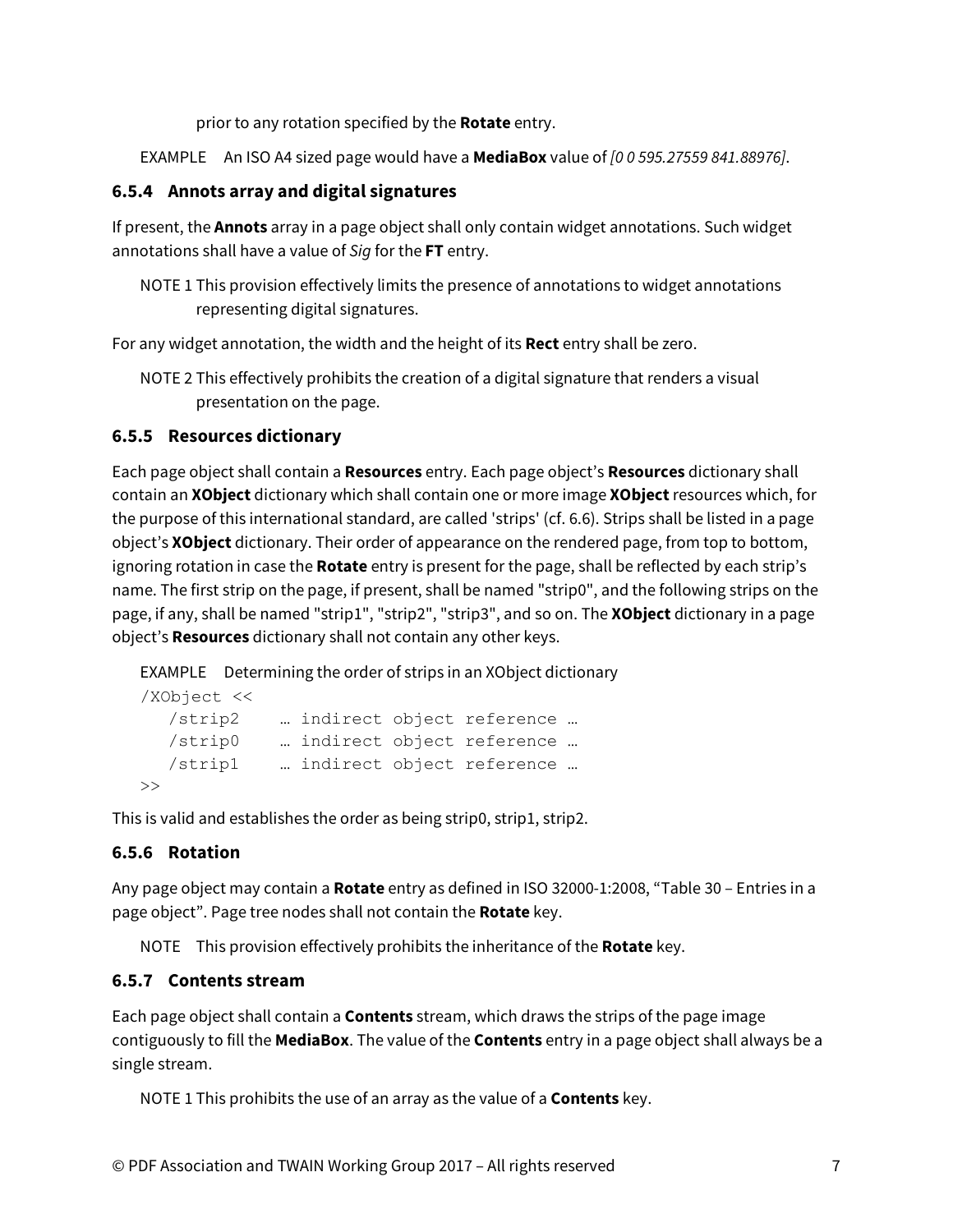Each contents stream shall contain at least one **Do** operator that references a strip.

NOTE 2 This implies, that the page cannot be empty.

Only the following operators shall be present in a page object's **Contents** stream:

**q**

**Q**

**cm**

**Do**

- NOTE 3 This implies that a **Contents** stream only draws the strips for a page image 'as is' e.g. no clipping or masks are applied –, and does not draw anything else. Images can only be present in the form of image XObjects, not as inline images.
- NOTE 4 While the **ri** operator is prohibited inside content streams, a rendering intent can still be set by means of an **Intent** entry in an image XObject.

### **6.6 Strips**

### **6.6.1 General**

Each strip shall be represented by an image XObject as described in ISO 32000-1:2008, 8.9.5, "Image Dictionaries". No entries other than **Type**, **Subtype**, **Length**, **Filter**, **DecodeParms**, **Width**, **Height**, **ColorSpace**, **BitsPerComponent** and **Intent** shall be present.

NOTE 1 The presence of the entries **Subtype**, **Width**, **Height**, **Length** is always required. The presence of the **ColorSpace** entry precludes that the image **XObject** is a mask.

Strips shall be either bitonal, grayscale or RGB images, as defined i[n 6.6.2,](#page-13-0) ["Bitonal images"](#page-13-0), [6.6.3,](#page-13-1) ["Grayscale images"](#page-13-1), and [6.6.4,](#page-14-1) ["RGB images"](#page-14-1).

All the strips of a page image shall have the same value for the **Width** entry and shall all contain the same entries for **ColorSpace** and **BitsPerComponent**. The effective resolution of the strips of a page image shall be the same in the **Width** direction between all strips on the page, and shall be the same in the **Height** direction between all strips on the page.

NOTE 2 This implies that the horizontal resolution of an image XObject – regardless whether it is the only one on the page or whether it represents one of several strips – can differ from the vertical resolution.

The **Intent** entry shall either be present or be absent for all strips of a page image, and if present, shall have the same value for all strips of a page image.

All strips of a given page shall appear in the file in the order of appearance on the page, as defined in [6.5.5,](#page-11-0) ["Resources dictionary"](#page-11-0).

All the strips of page N shall appear in the file before any strips of page N+1.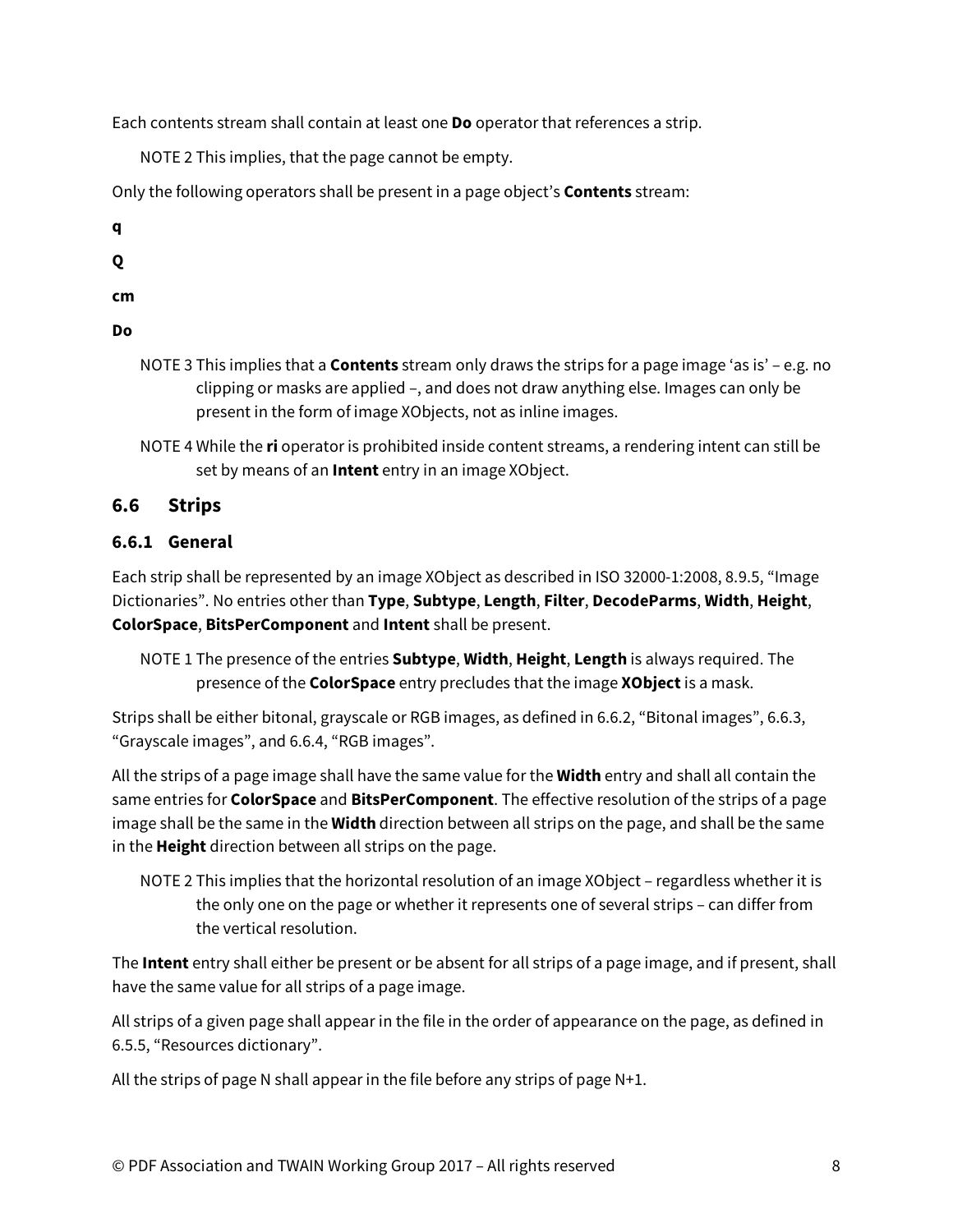- NOTE 3 As there will always be a risk of gap artifacts between strips when rendered to an output device, it is best to avoid use of strips except where really necessary (e.g. in low memory or high resolution conditions). For a discussion of how rendering of page content to an output device is carried out, see ISO 32000-1, "10.6.4 Scan Conversion Rules".
- NOTE 4 When pages are created using strips, it is advised to use exactly one **cm** operator per invocation of the **Do** operator, and to bracket such **cm** operator and the **Do** operator inside a pair of **q**/**Q** operators, to avoid concatenation of transformation matrix calculations, which tends to increase the risk of – albeit very small – rounding errors that could lead to gap artifacts.

#### <span id="page-13-0"></span>**6.6.2 Bitonal images**

Bitonal images shall be represented by an image **XObject** dictionary with *DeviceGray* or *CalGray* as the value of its **ColorSpace** entry, and *1* as the value for its **BitsPerComponent** entry.

If *CalGray* is used for a bitonal image, the **Gamma** entry shall be present in the *CalGray* colour space dictionary with a value of *2.2*.

The **BlackIs1** entry shall not be present, or shall have a value of false. The **Decode** entry shall not be present, or shall have a value of *[0.0 1.0]*.

NOTE 2 This guarantees that a pixel value of *0* always represents black and *1* always represents white.

The **Filter** entry shall not be present, or if present, its value shall either be *null* or *CCITTFaxDecode*, in which case the otherwise optional parameter **K** entry shall be present with a value of *-1*.

#### <span id="page-13-1"></span>**6.6.3 Grayscale images**

Grayscale images shall be represented by an image **XObject** dictionary with *CalGray* as the value of its **ColorSpace** entry, and *8* or *16* as the value for its **BitsPerComponent** entry.

The **Gamma** entry shall be present in the **CalGray** colour space dictionary with a value of *2.2*.

The value *0* for components in the raw image data stream shall represent black and the maximum representable value shall represent white.

In the **CalGray** colour space dictionary, the **WhitePoint** entry should be present, and the **BlackPoint** entry may be present in order to represent the scanned image as accurately as possible.

8-bit grayscale images shall have either *DCTDecode* or *null* as the value of the **Filter** entry, if present. 16-bit grayscale images shall have *null* as the value for the **Filter** entry, if present.

NOTE This implies that 8-bit images may be JPEG compressed or uncompressed, whereas 16-bit images will always be uncompressed.

NOTE 1 In most cases, no device independent colour space, such as **CalGray**, is used for bitonal images, and **DeviceGray** is used instead.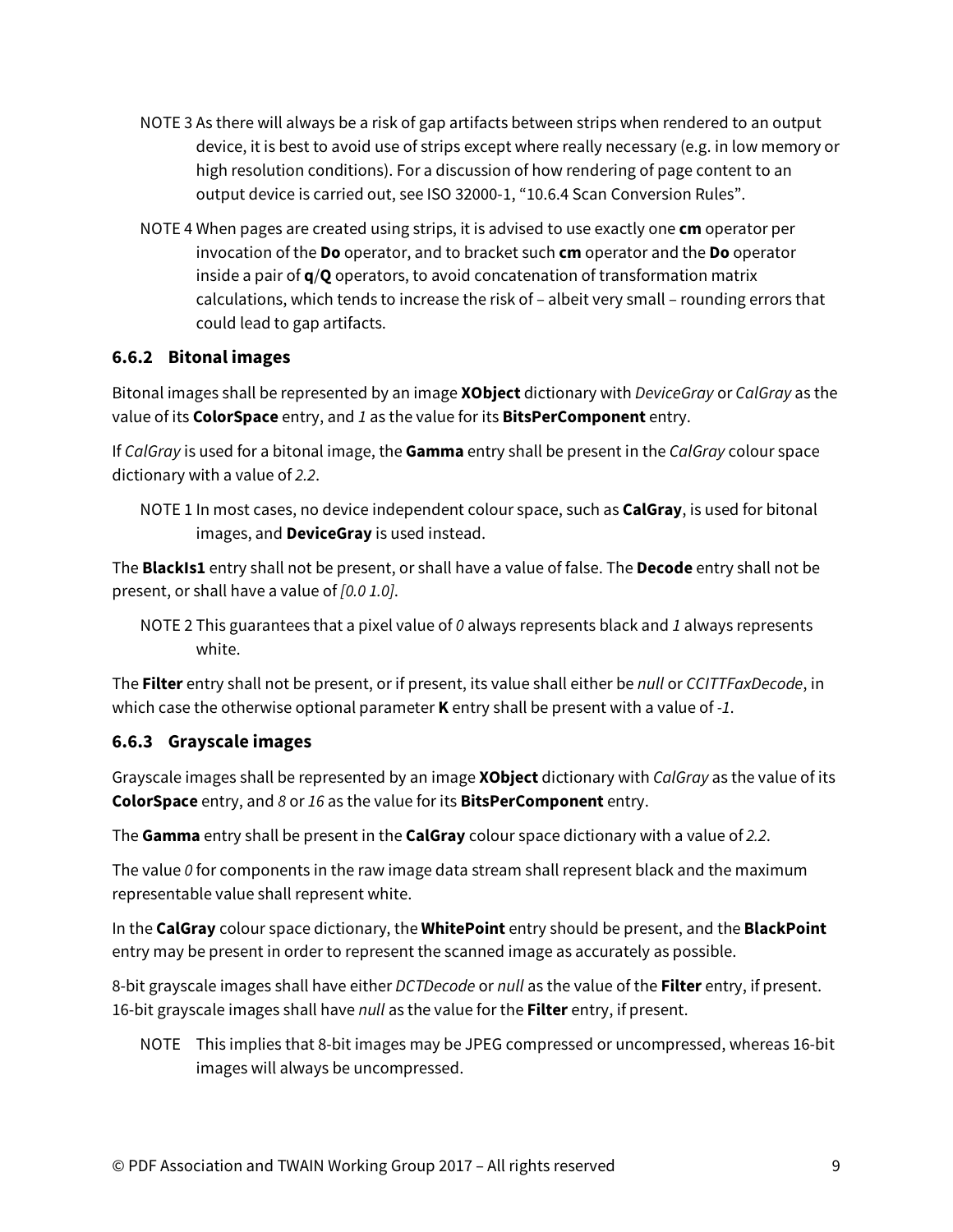#### <span id="page-14-1"></span>**6.6.4 RGB images**

RGB images shall be represented by an image **XObject** dictionary with *ICCBased* or *CalRGB* as the value of its **ColorSpace** entry, and 8 or 16 as the value for its **BitsPerComponent** entry.

The ICC profile referenced by the **ICCBased** colour space should represent the sRGB colour space as defined in IEC 61966-2-1, but may represent other colour spaces where deemed necessary. The ICC profile stream dictionary may contain an **Alternate** entry which, if present, shall have a value of *DeviceRGB*.

NOTE 1 As per ISO 32000-1:2008, readers are allowed to ignore the ICC profile in an RGB ICCBased colour space and treat the image as DeviceRGB, whether or not this is specified as the Alternate colour space.

8-bit RGB images shall have either *DCTDecode* or null as the value of the **Filter** entry, if present. 16-bit RGB images shall have *null* as the value for the **Filter** entry, if present.

NOTE 2 This implies that 8-bit images may be JPEG compressed or uncompressed, whereas 16-bit images will always be uncompressed.

### **6.7 Incremental updates**

It is expected that there will hardly ever be a need to incrementally update PDF/raster files. Rather, a PDF/raster file would always be rewritten completely in case it needs to be modified. It is only when applying digital signatures that the need to apply an incremental update to an existing PDF/raster file can arise. This is especially true when a digital signature already has been applied – only by adding a second digital signature in the form of an incremental update it is possible to maintain the integrity of the PDF/raster file and the already applied digital signature.

Accordingly, PDF/raster file shall not include incremental updates unless such incremental updates have been applied exclusively in order to represent digital signatures applied to the PDF/raster file.

### <span id="page-14-0"></span>**6.8 Encryption**

Encryption may be used in a PDF/raster file. If a file is encrypted:

- It shall include an **Encrypt** dictionary in the trailer dictionary.
- The encryption dictionary shall specify the Standard security handler (cf. ISO 32000-2:2017, 7.6.4. "Standard security handler"), and use the AES algorithm and a key length of 256.
- The value of the **V** key in the encryption dictionary shall be *5*.

Readers may support decryption of encrypted PDF/raster files, depending on their needs. If a reader that does not support encrypted PDF/raster files is asked to read an encrypted PDF/raster file, whatever error it returns or reports shall indicate specifically that the failure is due to the reader not supporting encrypted PDF/raster files, or not supporting the particular encryption encountered.

The associated generation, communication and storage of encryption keys and/or passwords is outside the scope of this specification.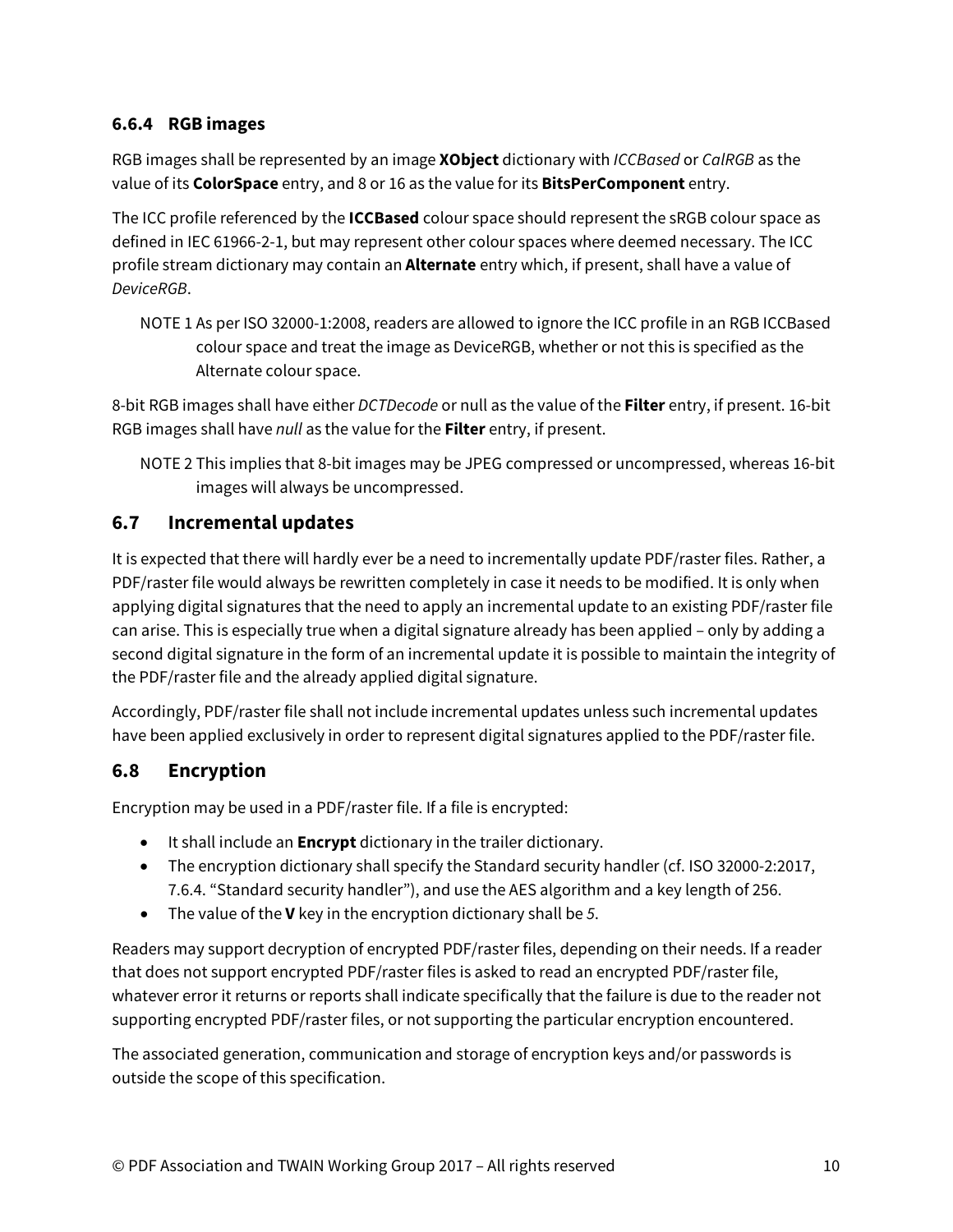# **Annex A: Application Notes**

# **(informative)**

These notes are not part of the definition of PDF/raster. They are to guide developers in interpreting and implementing the standard to achieve the greatest success in storing and communicating raster images.

# **A. 1. Scan order vs. orientation**

It is expected that for efficiency and simplicity, scanners will write page data into PDF/raster files in 'scan order' i.e. the first row of data received from the leading edge of the physical page will be written out as the first row of strip0. The scanner can use the **Rotate** entry for a page object to specify the 'true' or desired page orientation for viewing and printing.

If a scanner has the resources, it has the option to rotate pages into viewing orientation (first row => visually top row) before writing them – adjusting the **Rotate** attribute to *0*, of course. This saves some work and time for readers.

# **A. 2. Calculating the MediaBox**

It is recommended that writers derive the MediaBox values using the pixel dimensions of the scan and the intended pixels per inch (ppi), assuming that UserUnit has a value of 1.0:

width of MediaBox>  $=$   $\frac{72 \times \text{number of horizontal pixels}}{\text{horizontal resolution in pixels per inch}}$ height of MediaBox =  $\frac{72 \times \text{number of vertical pixels}}{\text{vertical resolution in pixels per inch}}$ 

The value of the **MediaBox** would then be written as:

*[ 0 0 ‹width of MediaBox› ‹height of MediaBox› ]*

### EXAMPLE

- DIN A 4 size is defined as 210 mm by 297 mm
- 210 mm is equivalent to 595.275590551181 pt
- For the purpose of this specification a width of 210 mm would be rounded to 595.27559
- Accordingly 297mm equivalent to 841.889763779528 would be rounded to 841.88976 pt
- Thus (assuming **UserUnit** is equal to 1), the MediaBox for a portrait DIN A 4 size page would be written as:

/MediaBox [0 0 595.27559 841.88976]

- A Letter size page is defined as 8.5 inch by 11 inch
- 8.5 inch is equal to 612 pt, and 11 inch is equal to 792 pt
- Thus (assuming **UserUnit** is equal to 1), the MediaBox for a portrait letter size page would be written as:

```
/MediaBox [0 0 612 792]
```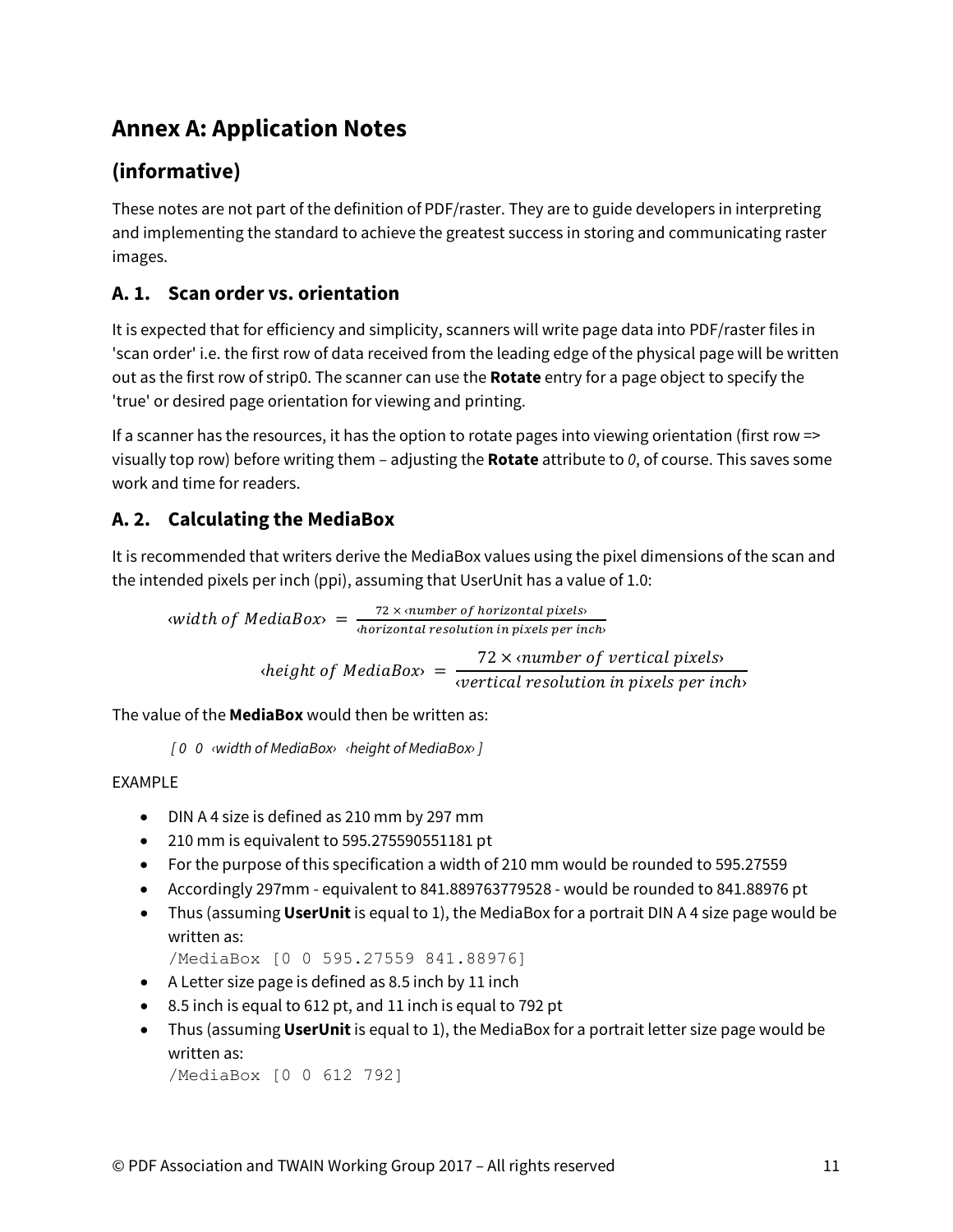### **A. 3. Reconstructing resolution**

The resolution of a page image can be reconstructed from the **MediaBox** and strip dimensions:

$$
\langle horizontal\, resolution\, in\, ppi\rangle = \frac{72 \times \langle width\, of\, first\, strip\rangle}{\langle width\, of\, MediaBox\rangle}
$$
\n
$$
\langle total\, height\rangle = \langle height\, of\, first\, strip\rangle
$$

$$
+ \text{ 'height of second strip} + ... + \text{ 'height of last strip}
$$

$$
\langle vertical\ resolution\ in\ ppi\rangle = \frac{72 \times \langle total\ height\rangle}{\langle height\ of\ MediaBox\rangle}
$$

In the range from 25 to 4000, it is recommended to round these ppi values to the nearest tenth (0.1).

NOTE If the **Rotate** key for a page is present with a value of 90 or 270 (degrees) the two ppi values need to be interchanged to obtain the ppi values of the viewed image.

#### **A. 4. Value ranges**

Following ISO 32000-1:2008, it is recommended that a PDF/raster file does not use any of the following:

- any integer greater than 2147483647 or less than -2147483648.
- any real number outside the range of +/-3.403 x 10^38.
- any real number closer to zero than +/-1.175 x 10^-38.
- any string longer than 32767 bytes.
- any name longer than 127 bytes.
- more than 8388607 indirect objects.
- any q/Q pairs nested deeper than 28 levels.
- any page boundaries less than 3 units or greater than 14400 units in either direction.
- a value of PZ less than 8 (percent) or greater than 6400 (percent)

### **A. 5. PDF/A-conforming PDF/raster files**

It is possible to create PDF/raster files that also conform to PDF/A. To achieve this result, at least the following aspects need to be taken into account:

- If the colour spaces for all strips are device independent colour spaces it is not necessary to include an **OutputIntent**. For bitonal images, PDF/raster allows both device dependent **DeviceGray** and device independent **CalGray**. In order to save the need to include an **OutputIntent** it is thus necessary to use **CalGray** for bitonal images.
- PDF/A requires the presence of document level XMP metadata, including PDF/A part number (e.g. '1' for PDF/A-1) and conformance level (e.g. "B" for conformance level B).
- For certain entries present in the document information dictionary it can be necessary to mirror them in the document level XMP metadata. As the presence of entries in the document information dictionary is not required by PDF/A, it is usually easier to only include metadata entries – if any – in the document-level XMP metadata.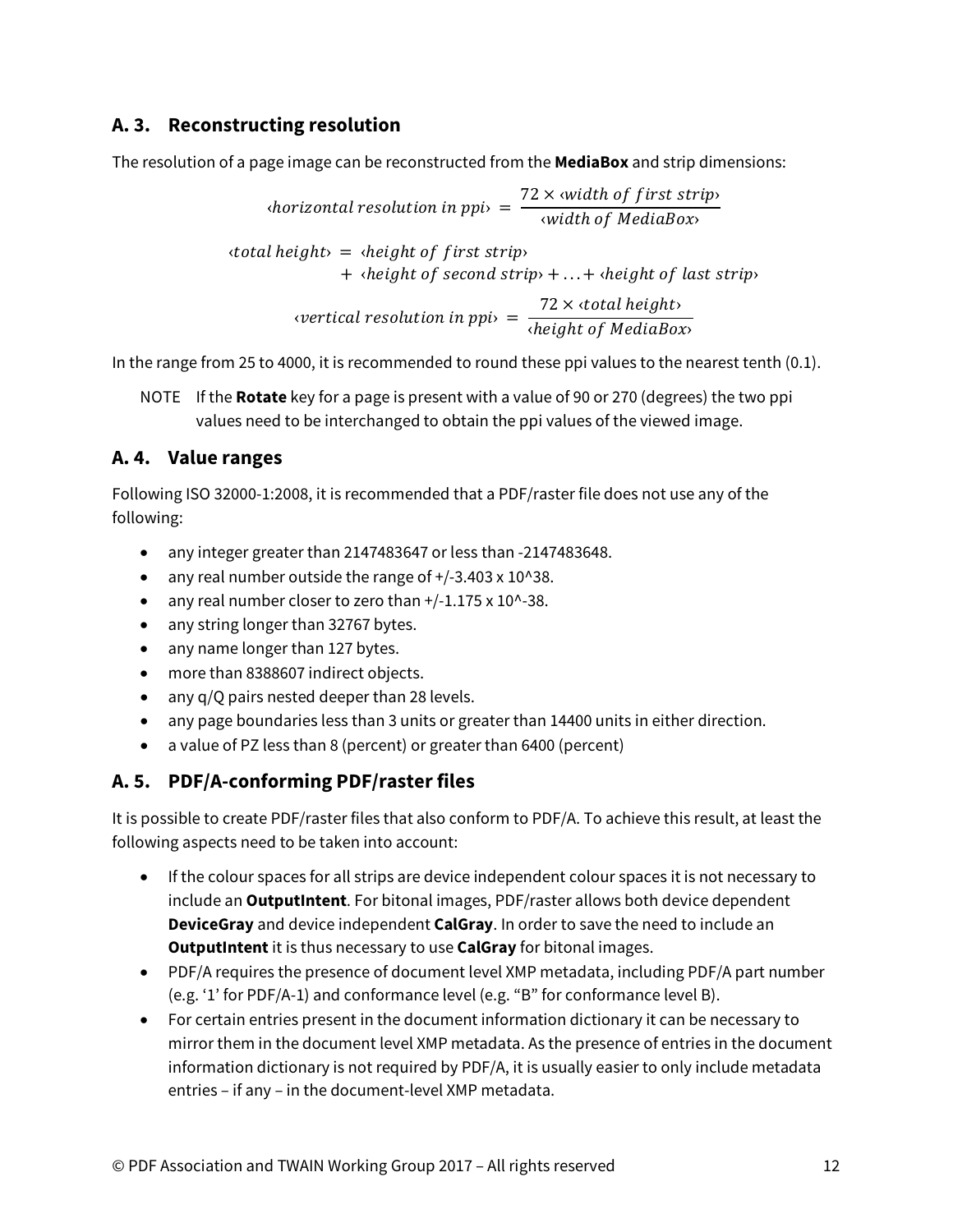• As the functionality in PDF/raster files is relatively limited, only PDF/A-1b or PDF/A-2b conformance are possible. For the purposes of PDF/raster, the difference between PDF/A-1b and PDF/A-2b is very minor.

As PDF/A effectively prohibits encryption, only unencrypted PDF/raster files can also conform to PDF/A.

# **A. 6. Encryption of PDF/raster files**

Encryption of PDF/raster is supported through security handlers as described in ISO 32000-2:2017 7.6 "Encryption" with the following constraint: For the **V** key in the encryption dictionary only the value *5* can be used. A value of *5* for **V** permits the specification of crypt filters with a key length of 256 bits (32 bytes).

The "Algorithm 1.A: Encryption of data using the AES algorithms" as described in ISO 32000-2 7.6.3.2 has to be used.

The main implication is that Algorithm 1.A uses the starting key directly, and does not modify the key at all. Algorithm 1.A is used only with the AES algorithm and 256-bit keys.

The **R** (revision) key in the *Additional encryption* dictionary as described in ISO 32000-2:2017, Table 21 is required to have value of *6* if the document is encrypted with a **V** value of *5*. In that case, the Standard Security handler has to behave as described in ISO 32000-2, 7.6.4, "Standard security handler".

It is up to each reader implementation to support or not support decryption of encrypted PDF/raster files. If a reader that does not support encrypted PDF/raster files is asked to read an encrypted PDF/raster file, whatever error it returns or reports shall indicate specifically whether the failure is due to the reader not supporting encrypted PDF/raster files, or whether it is due to not supporting the particular encryption method encountered.

The generation, exchange, entry and storage of encryption keys and/or passwords is outside the scope of this specification.

### **A. 7. Approximate sRBG using CalRGB**

In some cases where the sRGB colour space accurately characterises colour information it can be desirable to use a more compact colour characterisation in the form of a **CalRGB** colour space, even when sacrificing some accuracy. A **CalRGB** colour space that approximates the sRGB colour space can be defined as shown in the example below.

#### EXAMPLE

```
\sqrt{2}/CalRGB
   <</Matrix
                  \lceil0.412384 0.212646 0.0193176 
                          0.35759 0.715164 0.119171
```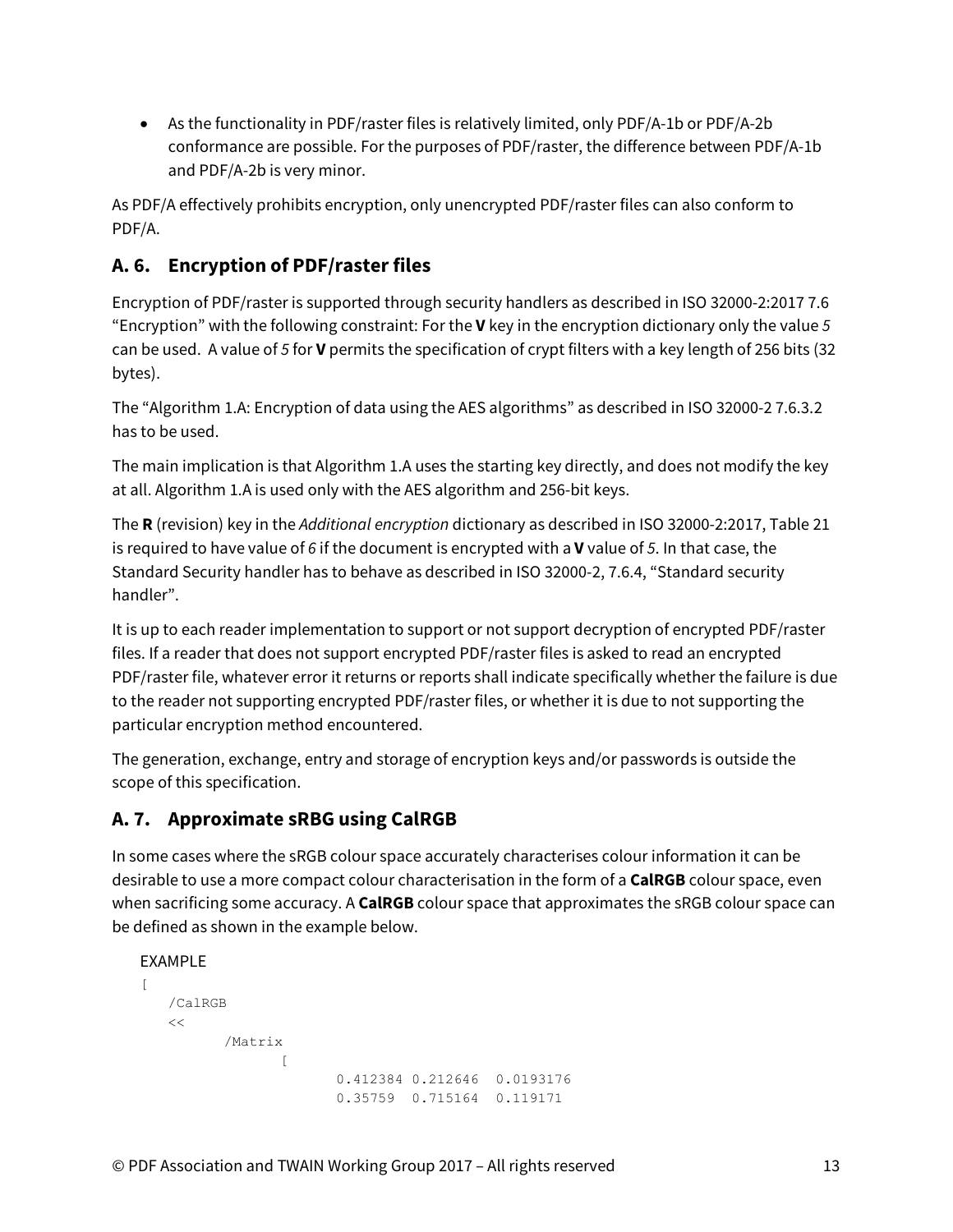```
0.180496 0.0721893 0.950546
                   ]
           /WhitePoint
                   \lceil0.950455 1 1.08905
                   ]
           /BlackPoint
                   [
                          0 0 0
                   ]
           /Gamma
                   [
                          2.2 2.2 2.2
                   ]
   >\,]
```
#### **A. 8. PDF/raster example**

The example below shows the source code for a minimalistic sample file, consisting of one JPEGcompressed RGB page image using an ICC profile as its colour characterisation.

#### EXAMPLE

```
%PDF-1.4
%âãÏÓ
1 0 obj
<</Type/Pages
     /Count 1
/Kids
               [
                         5 0 R
               ]
>>
endobj
2 0 obj
<</Type/Catalog
     /Metadata 4 0 R
     /Pages 1 0 R
\rightarrowendobj
3 0 obj
<</CreationDate (D:20160923145104-05'00)
     /Creator (PDF/raster sample file creator 1.0)
/Producer (PDF/raster sample file producer 1.0)
     /Title (PDF/raster sample file)
>>
endobj
4 0 obj
<</Type/Metadata
     /Length 928
     /Subtype/XML
>>
stream
<?xpacket begin="" id="W5M0MpCehiHzreSzNTczkc9d"?>
<x:xmpmeta xmlns:x="adobe:ns:meta/">
     <rdf:RDF xmlns:rdf="http://www.w3.org/1999/02/22-rdf-syntax-ns#">
<rdf:Description rdf:about="" xmlns:dc="http://purl.org/dc/elements/1.1/"> 
                         <dc:title>
                                    <rdf:Alt>
                                              <rdf:li xml:lang="x-default">PDF/raster sample file</rdf:li>
                                    \langlerdf:Alt>
```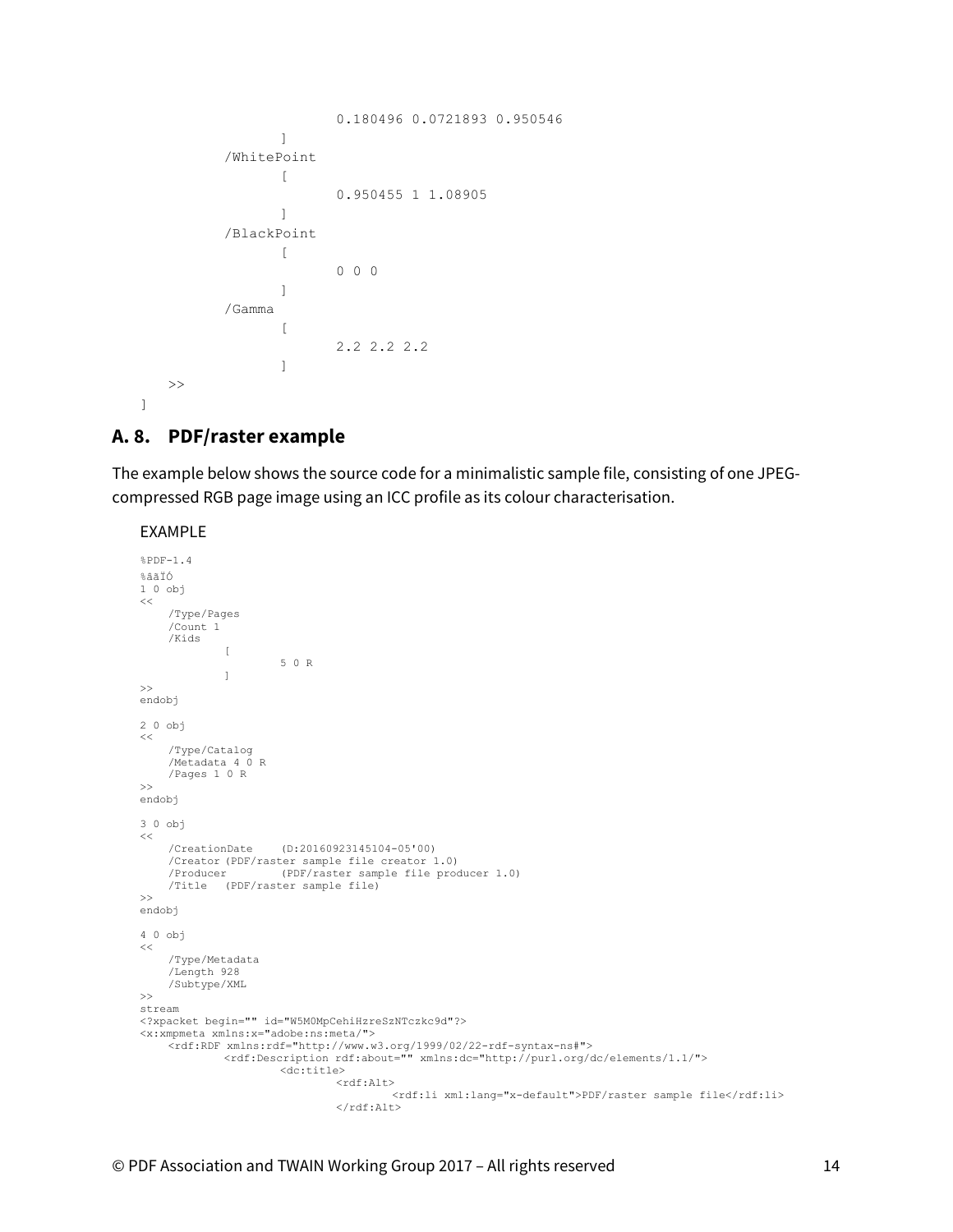```
</dc:title>
              \langle /rdf:Description>
              <rdf:Description rdf:about="" xmlns:xap="http://ns.adobe.com/xap/1.0/"> 
                        <xap:CreateDate>2016-09-23T14:51:04-05:00</xap:CreateDate>
                       <xap:CreatorTool>PDF/raster sample file creator 1.0</xap:CreatorTool>
              \langle /rdf:Description>
              <rdf:Description rdf:about="" xmlns:pdf="http://ns.adobe.com/pdf/1.3/">
                       <pdf:Producer>PDF/raster sample file producer 1.0</pdf:Producer>
              \langle/rdf:Description>
              <rdf:Description rdf:about="" xmlns:xapMM="http://ns.adobe.com/xap/1.0/mm/">
                        <xapMM:DocumentID>uuid:42646CE2-2A6C-482A-BC04-030FDD35</xapMM:DocumentID>
              </rdf:Description>
    \langle/rdf:RDF>
</x:xmpmeta>
<?xpacket end="w"?>
endstream
endobj
5 0 obj
<</Type/Page
     /Contents 8 0 R
     /MediaBox 
              [
                       \Omega\Omega612 
                       792
     ]
/Parent 1 0 R
     /Resources
              \overline{<}/XObject
                                \,<\,/strip0 7 0 R
                                >>
             >>
>>
endobj
6 0 obj
<</N 3 
    /Filter /FlateDecode 
    /Length 2575 
\rightarrowstream
     ... ICC profile (compressed binary data) ... 
endstream
endobj
7 0 obj
<</Type /XObject 
     /Subtype /Image 
     /Width 850
     /Height 1100 
    /ColorSpace 
            \overline{\phantom{a}}/ICCBased 6 0 R 
             ] 
     /BitsPerComponent 8 
     /Filter /DCTDecode 
    /Length 9 0 R 
\rightarrowstream
     ... JPEG image data (compressed binary data) ... 
endstream
endobj
8 0 obj
<</Length 34
\rightarrowstream
612 0 0 792 0 0 cm 
/strip0 Do 
endstream
endobj
9 0 obj
```